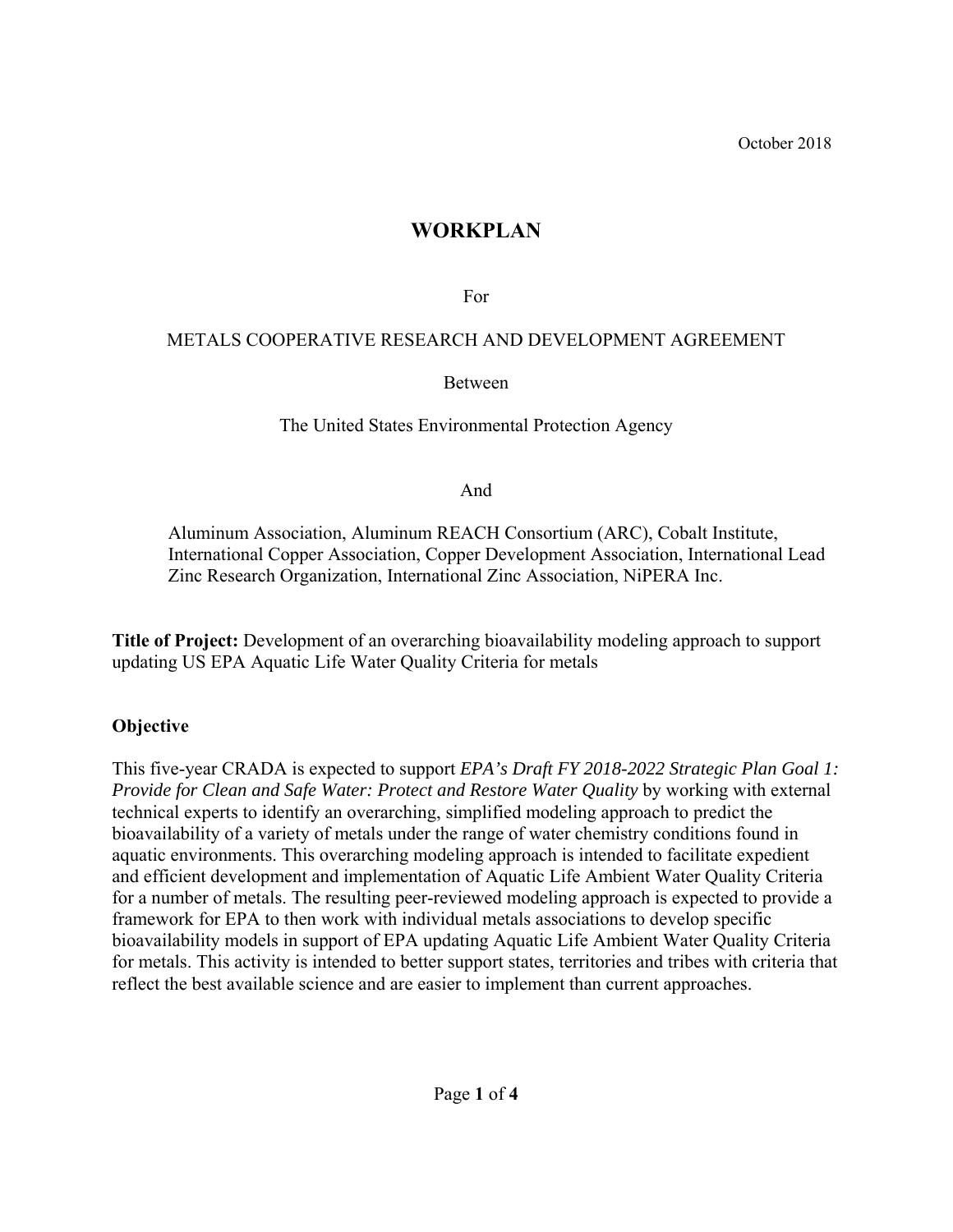#### **Background**

EPA has developed recommended aquatic life criteria for 10 metals (aluminum, arsenic, cadmium, chromium (III and IV), copper, iron, lead, nickel, silver, and zinc); several of these criteria were developed in the 1980's and have not been updated to reflect the latest scientific knowledge. Current science demonstrates that water chemistry parameters (*e.g*., pH, dissolved organic carbon, and hardness) can affect the toxicity of metals by affecting the bioavailability of metals in the water to aquatic species. Several recent criteria efforts (Freshwater Copper, Draft Saltwater Copper, and Draft Aluminum) have already been updated to reflect these relationships using different modeling approaches.

### **Approach**

#### **Phase I – Development of an overarching modeling approach to predict the bioavailability metals**

Through this collaboration, EPA and technical experts from metals associations intend to work together to identify a simplified, user-friendly, transparent, and easily implemented modeling approach to predicting bioavailability and toxicity of metals to aquatic organisms.

This effort will include:

- Reviewing and comparing the complexity, accuracy and usability of a variety of existing models.
	- o This includes considering model types (e.g., Biotic Ligand Model (BLM) and Multiple Linear Regressions (MLR)) and the number of water chemistry parameters necessary to sufficiently capture ambient water chemistry impacts on bioavailability.
- Reviewing data quality of ecotoxicity datasets used for model development for individual metals and datasets potentially used for criteria derivation.
	- o This effort will begin with two case studies (copper and aluminum) and expand to other metals as data and resources allow.
- Creating awareness of the CRADA effort outside of the partnership and engaging potential end-users (e.g., states) to assist with identifying priorities and criteria needs.

Once an overarching approach is identified by work with the collaborators, EPA plans to request that the recommended overarching modeling approach undergo external scientific peer review by EPA's Science Advisory Board (SAB).

This effort is supported by a SETAC North America sponsored Technical Workshop, "*Bioavailability-Based Aquatic Toxicity Models for Metals*", which occurred on December 3-7, 2017, and provided a mechanism for collaboration with a diversity of technical experts from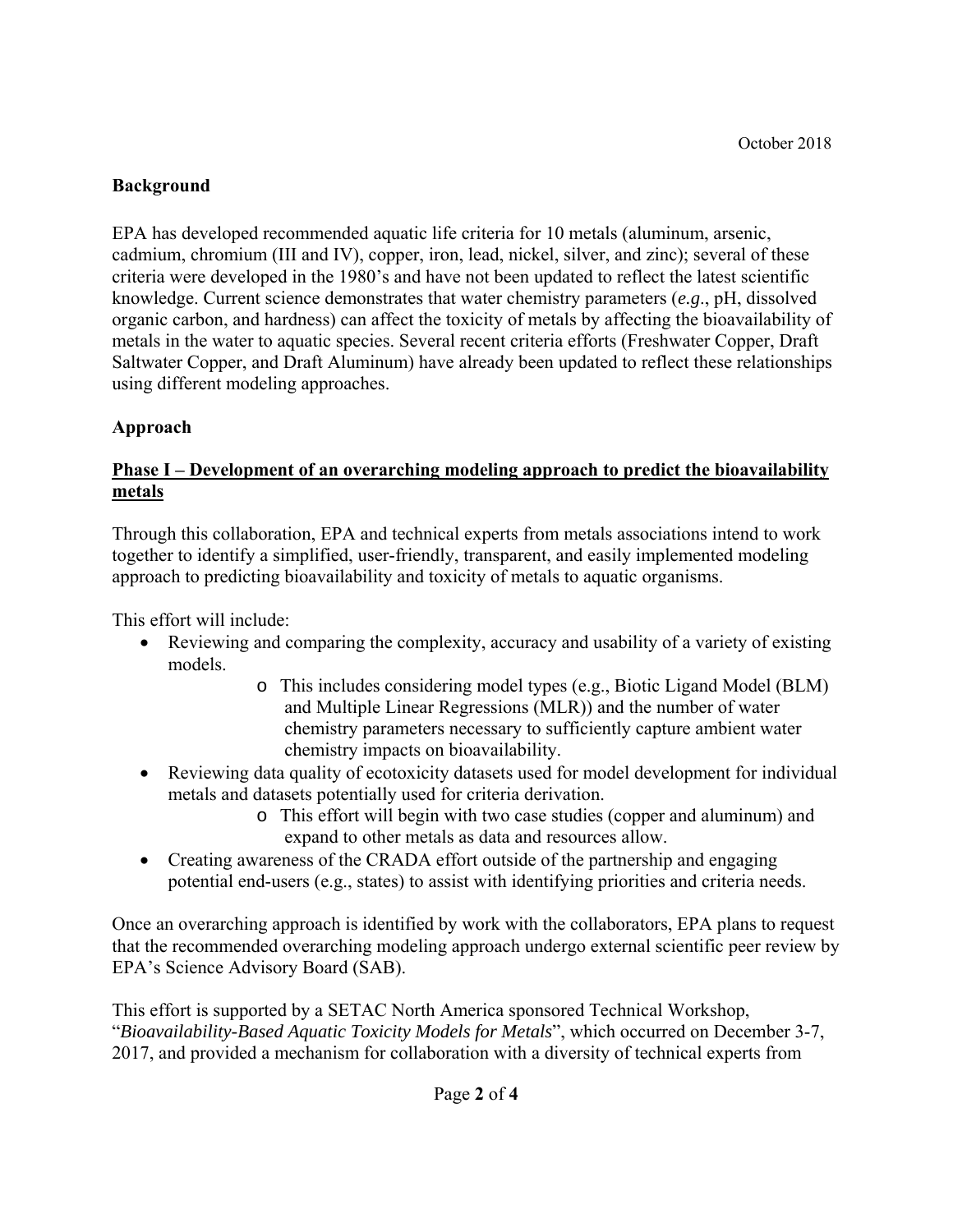academia, consulting, federal government and industry. The Workshop will result in five publications summarizing the history, state of the science, and recommendations regarding the use of bioavailability-based models to predict toxicity to aquatic organisms, and be submitted to SETAC's journal, *Environmental Toxicology and Chemistry*, in 2018. The topics are:

- 1. State of the science of metals bioavailability in natural waters
- 2. Metal bioavailability models: current status, lessons learned, considerations for regulatory use, and the path forward
- 3. Guidance on the development of empirical bioavailability models for deriving water quality criteria for metals
- 4. Validation of bioavailability-based toxicity models for metals
- 5. Application of bioavailability-based metals freshwater toxicity models for criteria derivation using acute and chronic species sensitivity distributions.

Expected Deliverables (2018-2019):

- 1. SETAC Annual Meeting (November 2018) EPA and collaborators will meet, describe the 2017 SETAC Technical Workshop, and engage with scientists and others on the CRADA effort.
- 2. Phase I report to inform SAB review Detailed justification for model selection and key parameters required (*e.g.*, pH, hardness, DOC, and temperature), model comparisons/case studies, and recommendations for potential SAB review.
- 3. Response to SAB peer-review comments.

### **Phase II – Development of models to predict the bioavailability and toxicity of specific metals**

Once an overarching modeling approach has been identified and reviewed by the SAB, EPA intends to work with the individual metals CRADA collaborators to develop and optimize the underlying bioavailability models applicable to specific metals to support Aquatic Life Ambient Water Quality Criteria development, expected to be based upon Phase I outcomes. EPA and collaborators may select to develop a single bioavailability model platform with modules for each specific metal that reflect the data and impact of water chemistry on specific metals, as appropriate. The goal of Phase II is to complete the models for specific metals represented by collaborators within the 5 years of the CRADA. EPA is expected to subsequently develop draft 304(a) criteria considering these models.